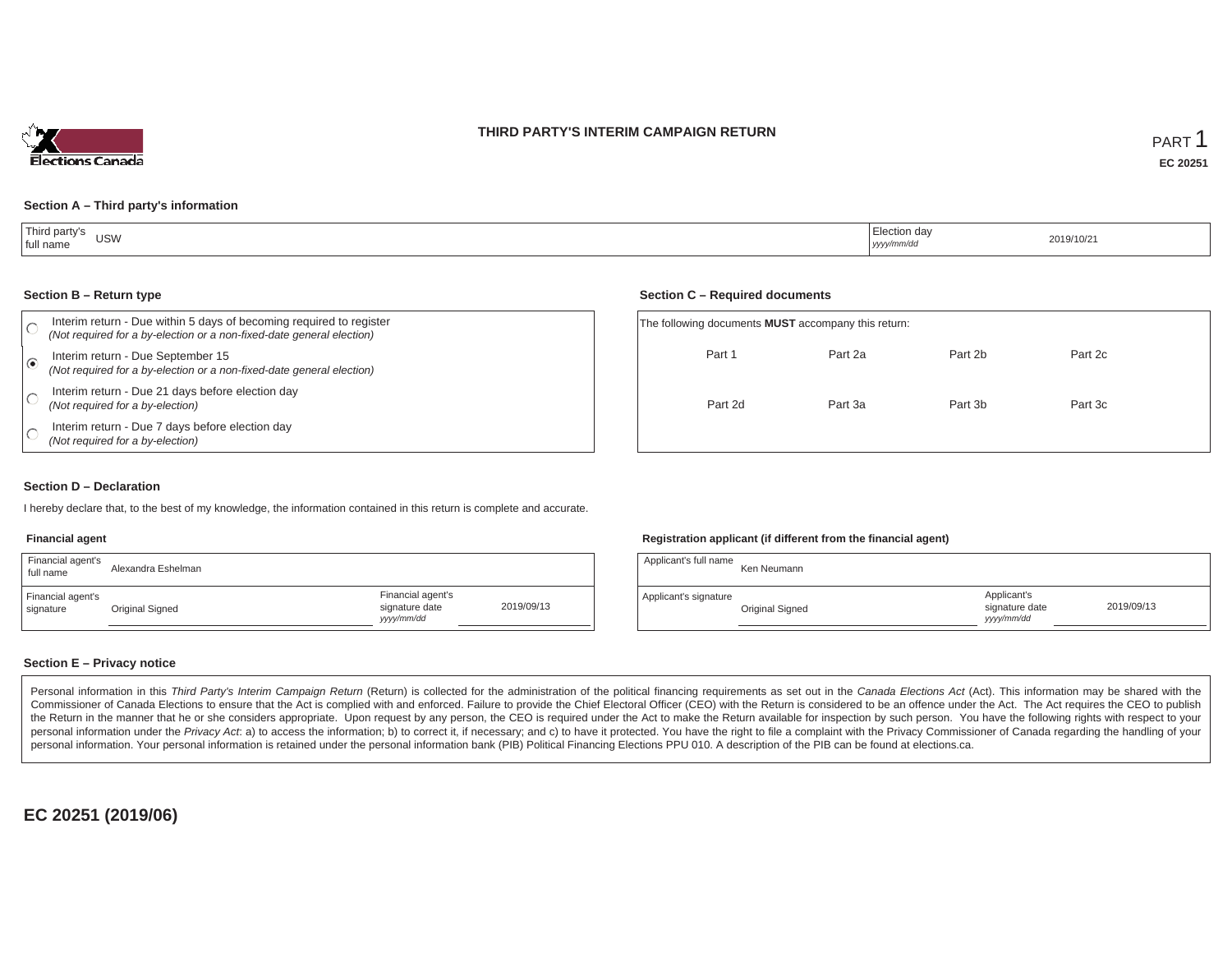

## **THIRD PARTY'S INTERIM CAMPAIGN RETURN THIRD PARTY'S INTERIM CAMPAIGN RETURN<br>Statement of monetary contributions received PART 2a**

**EC 20251**

|     |                                                  |                                                                                                                                    |                      |               |      |      |                 |                |                                                                                |            | Business /                 |            |                    | Corporation              | Unincorporated                 |
|-----|--------------------------------------------------|------------------------------------------------------------------------------------------------------------------------------------|----------------------|---------------|------|------|-----------------|----------------|--------------------------------------------------------------------------------|------------|----------------------------|------------|--------------------|--------------------------|--------------------------------|
| No. |                                                  | Full name                                                                                                                          | <b>Street</b><br>no. | <b>Street</b> | Apt. | City | Prov./<br>Terr. | Postal<br>code | Date<br>received<br>yyyy/mm/dd                                                 | Individual | Commercial<br>organization | Government | <b>Trade union</b> | without share<br>capital | organization or<br>association |
|     |                                                  |                                                                                                                                    |                      |               |      |      |                 |                |                                                                                | \$         | \$                         | \$         | \$                 | \$                       | \$                             |
|     |                                                  |                                                                                                                                    |                      |               |      |      |                 |                |                                                                                |            |                            |            |                    |                          |                                |
|     |                                                  |                                                                                                                                    |                      |               |      |      |                 |                |                                                                                |            |                            |            |                    |                          |                                |
|     |                                                  |                                                                                                                                    |                      |               |      |      |                 |                |                                                                                |            |                            |            |                    |                          |                                |
|     |                                                  |                                                                                                                                    |                      |               |      |      |                 |                |                                                                                |            |                            |            |                    |                          |                                |
|     |                                                  |                                                                                                                                    |                      |               |      |      |                 |                |                                                                                |            |                            |            |                    |                          |                                |
|     |                                                  |                                                                                                                                    |                      |               |      |      |                 |                |                                                                                |            |                            |            |                    |                          |                                |
|     |                                                  |                                                                                                                                    |                      |               |      |      |                 |                |                                                                                |            |                            |            |                    |                          |                                |
|     |                                                  |                                                                                                                                    |                      |               |      |      |                 |                |                                                                                |            |                            |            |                    |                          |                                |
|     |                                                  |                                                                                                                                    |                      |               |      |      |                 |                |                                                                                |            |                            |            |                    |                          |                                |
|     |                                                  |                                                                                                                                    |                      |               |      |      |                 |                |                                                                                |            |                            |            |                    |                          |                                |
|     |                                                  |                                                                                                                                    |                      |               |      |      |                 |                |                                                                                |            |                            |            |                    |                          |                                |
|     |                                                  |                                                                                                                                    |                      |               |      |      |                 |                |                                                                                |            |                            |            |                    |                          |                                |
|     |                                                  |                                                                                                                                    |                      |               |      |      |                 |                |                                                                                |            |                            |            |                    |                          |                                |
|     |                                                  |                                                                                                                                    |                      |               |      |      |                 |                |                                                                                |            |                            |            |                    |                          |                                |
|     |                                                  |                                                                                                                                    |                      |               |      |      |                 |                | Totals carried forward from previous page \$                                   |            |                            |            |                    |                          |                                |
|     |                                                  |                                                                                                                                    |                      |               |      |      |                 |                | Total amount of monetary contributions by contributors who gave over \$200 (A) |            |                            |            |                    |                          |                                |
|     |                                                  |                                                                                                                                    |                      |               |      |      |                 |                | Number of contributors who gave over \$200                                     |            |                            |            |                    |                          |                                |
|     |                                                  |                                                                                                                                    |                      |               |      |      |                 |                |                                                                                |            |                            |            |                    |                          |                                |
|     |                                                  | Total amount of monetary contributions by contributors who gave \$200 or less (B)<br>Number of contributors who gave \$200 or less |                      |               |      |      |                 |                |                                                                                |            |                            |            |                    |                          |                                |
|     |                                                  |                                                                                                                                    |                      |               |      |      |                 |                |                                                                                |            |                            |            |                    |                          |                                |
|     | Total amount of all monetary contributions (A+B) |                                                                                                                                    |                      |               |      |      |                 |                |                                                                                | 0.00       | 0.00                       | 0.00       | 0.00               | 0.00                     | 0.00                           |
|     |                                                  |                                                                                                                                    |                      |               |      |      |                 |                | Number of contributors who gave monetary contributions                         | $\Omega$   | $\overline{0}$             | n          | $\Omega$           |                          | $\overline{0}$<br>$\mathbf 0$  |

| Third<br>  party | <b>USW</b> | $F^{\alpha}$<br>∟iection da⊻<br>yyyy/mm/da | 2019/10/21 | Page |  |  |
|------------------|------------|--------------------------------------------|------------|------|--|--|
|                  |            |                                            |            |      |  |  |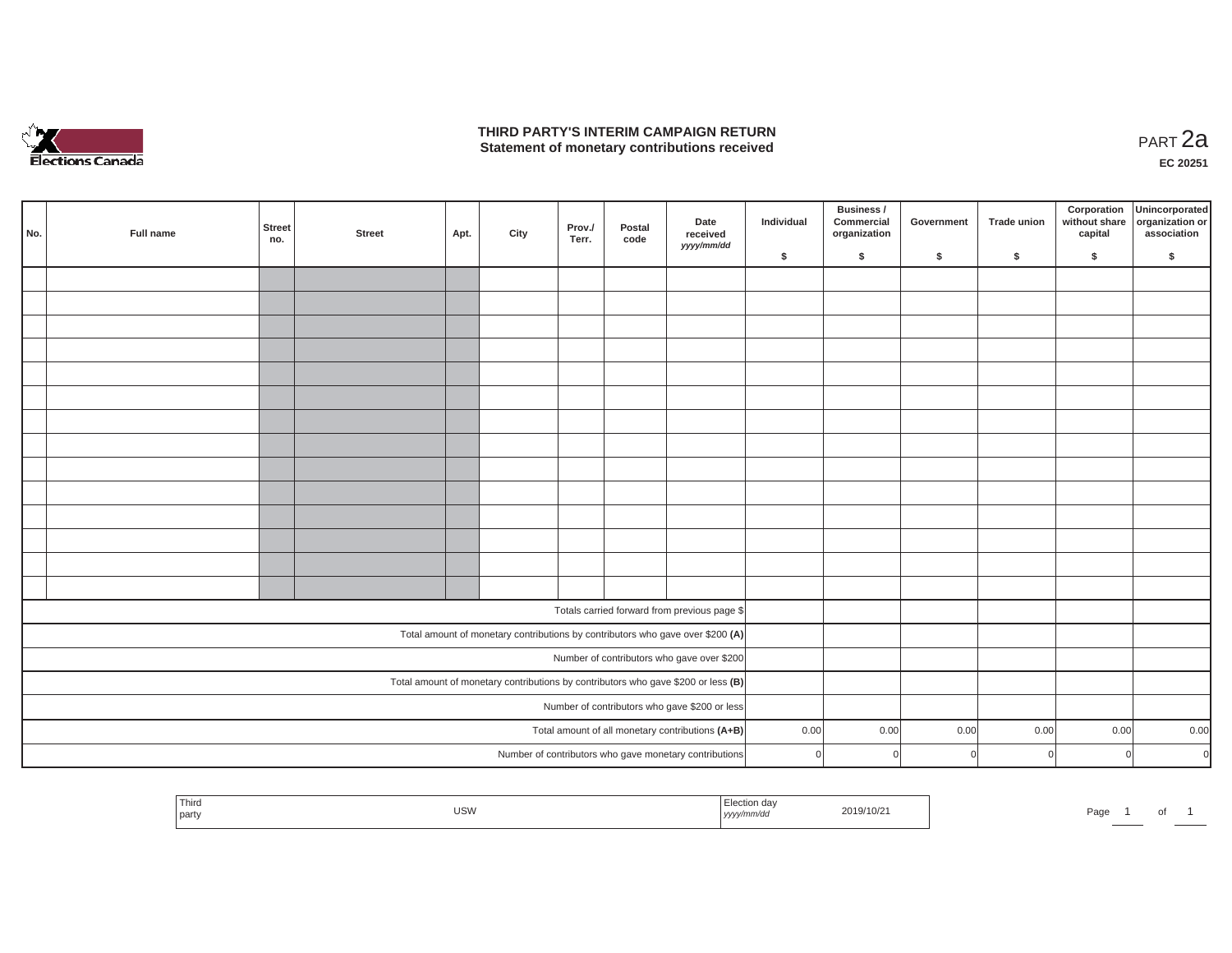

## **THIRD PARTY'S INTERIM CAMPAIGN RETURN**  THIRD PARTY'S INTERIM CAMPAIGN RETURN<br>Statement of non-monetary contributions received<br> **PART 2**b

**EC 20251**

| No.                                           | Full name                                            | <b>Street</b><br>no. | <b>Street</b> | Apt. | City | Prov./<br>Terr. | Postal<br>code | Date<br>received<br>yyyy/mm/dd                                                          | Individual | Business /<br>Commercial<br>organization | Government | <b>Trade union</b> | Corporation<br>without share<br>capital | Unincorporated<br>organization or<br>association |
|-----------------------------------------------|------------------------------------------------------|----------------------|---------------|------|------|-----------------|----------------|-----------------------------------------------------------------------------------------|------------|------------------------------------------|------------|--------------------|-----------------------------------------|--------------------------------------------------|
|                                               |                                                      |                      |               |      |      |                 |                |                                                                                         | \$         | \$                                       | \$         | -S                 | \$                                      | S.                                               |
|                                               |                                                      |                      |               |      |      |                 |                |                                                                                         |            |                                          |            |                    |                                         |                                                  |
|                                               |                                                      |                      |               |      |      |                 |                |                                                                                         |            |                                          |            |                    |                                         |                                                  |
|                                               |                                                      |                      |               |      |      |                 |                |                                                                                         |            |                                          |            |                    |                                         |                                                  |
|                                               |                                                      |                      |               |      |      |                 |                |                                                                                         |            |                                          |            |                    |                                         |                                                  |
|                                               |                                                      |                      |               |      |      |                 |                |                                                                                         |            |                                          |            |                    |                                         |                                                  |
|                                               |                                                      |                      |               |      |      |                 |                |                                                                                         |            |                                          |            |                    |                                         |                                                  |
|                                               |                                                      |                      |               |      |      |                 |                |                                                                                         |            |                                          |            |                    |                                         |                                                  |
|                                               |                                                      |                      |               |      |      |                 |                |                                                                                         |            |                                          |            |                    |                                         |                                                  |
|                                               |                                                      |                      |               |      |      |                 |                |                                                                                         |            |                                          |            |                    |                                         |                                                  |
|                                               |                                                      |                      |               |      |      |                 |                |                                                                                         |            |                                          |            |                    |                                         |                                                  |
|                                               |                                                      |                      |               |      |      |                 |                |                                                                                         |            |                                          |            |                    |                                         |                                                  |
|                                               |                                                      |                      |               |      |      |                 |                |                                                                                         |            |                                          |            |                    |                                         |                                                  |
|                                               |                                                      |                      |               |      |      |                 |                |                                                                                         |            |                                          |            |                    |                                         |                                                  |
|                                               |                                                      |                      |               |      |      |                 |                |                                                                                         |            |                                          |            |                    |                                         |                                                  |
|                                               |                                                      |                      |               |      |      |                 |                | Totals carried forward from previous page \$                                            |            |                                          |            |                    |                                         |                                                  |
|                                               |                                                      |                      |               |      |      |                 |                | Total amount of non-monetary contributions by contributors who gave over \$200 (A)      |            |                                          |            |                    |                                         |                                                  |
|                                               |                                                      |                      |               |      |      |                 |                | Number of contributors who gave over \$200                                              |            |                                          |            |                    |                                         |                                                  |
|                                               |                                                      |                      |               |      |      |                 |                | Total amount of non-monetary contributions by contributors who gave \$200 or less $(B)$ |            |                                          |            |                    |                                         |                                                  |
| Number of contributors who gave \$200 or less |                                                      |                      |               |      |      |                 |                |                                                                                         |            |                                          |            |                    |                                         |                                                  |
|                                               | Total amount of all non-monetary contributions (A+B) |                      |               |      |      |                 |                |                                                                                         | 0.00       | 0.00                                     | 0.00       | 0.00               | 0.00                                    | 0.00                                             |
|                                               |                                                      |                      |               |      |      |                 |                | Number of contributors who gave non-monetary contributions                              | U          | $\Omega$                                 |            |                    | $\Omega$                                | $\Omega$                                         |

| Third<br>ection da<br>2019/10/21<br><b>USW</b><br>$\cdots$<br>  part<br>yyyy/mm/dd | Page |  |  |  |
|------------------------------------------------------------------------------------|------|--|--|--|
|------------------------------------------------------------------------------------|------|--|--|--|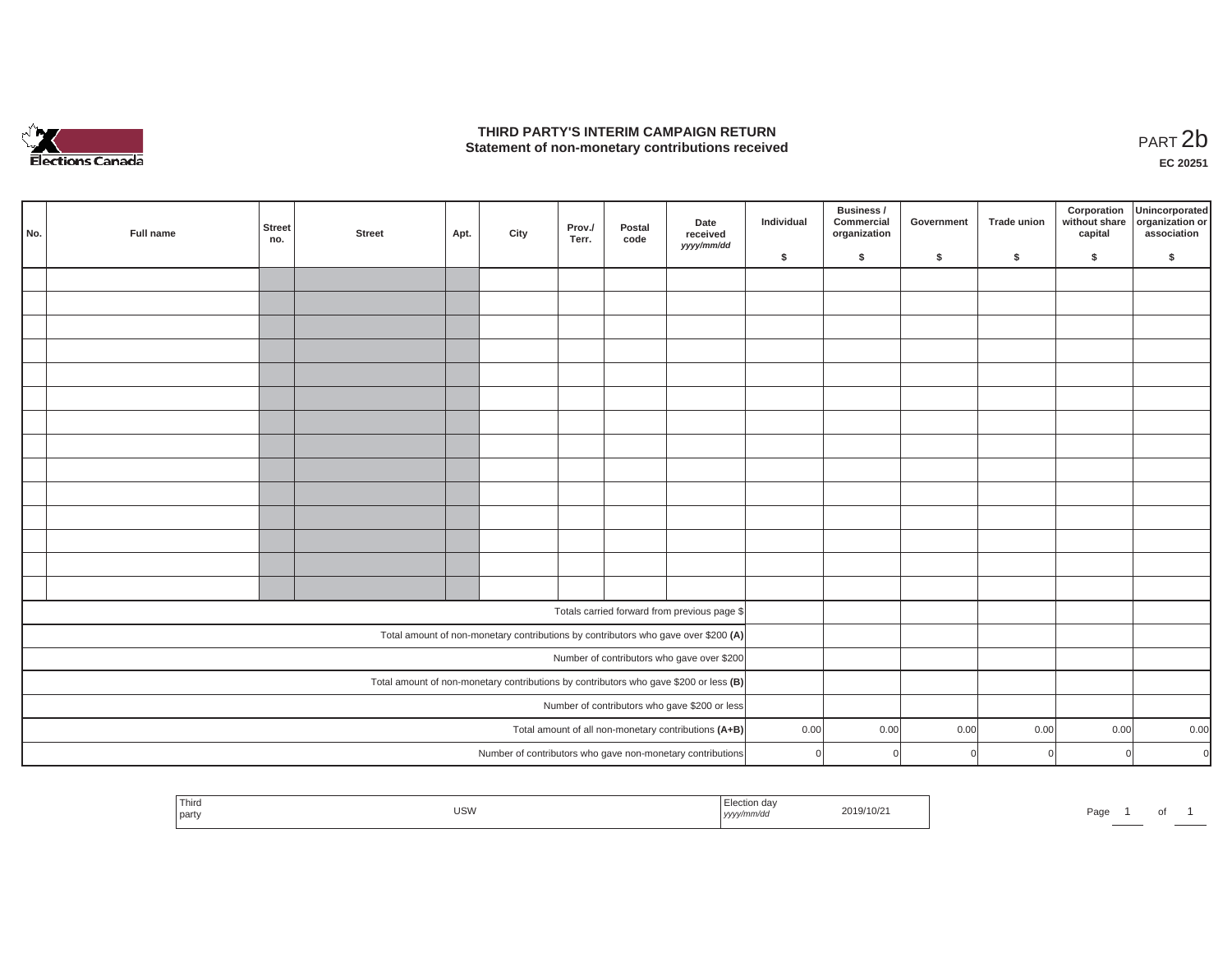

### **THIRD PARTY'S INTERIM CAMPAIGN RETURN**  RD PARTY'S INTERIM CAMPAIGN RETURN<br>Statement of operating loans received **PART 2c**

**EC 20251**

| No. | Full name                       | Street<br>no. | Street | Apt. | City | Prov./<br>Terr. | Postal<br>code | Date<br>received<br>yyyy/mm/dd                                  | Individual     | Business /<br>Commercial<br>organization | Government | Trade union | Corporation<br>without share<br>capital | Unincorporated<br>organization or<br>association |
|-----|---------------------------------|---------------|--------|------|------|-----------------|----------------|-----------------------------------------------------------------|----------------|------------------------------------------|------------|-------------|-----------------------------------------|--------------------------------------------------|
|     |                                 |               |        |      |      |                 |                |                                                                 | \$             | $\sqrt{2}$                               | \$         | $\sqrt{2}$  | \$                                      | \$                                               |
|     |                                 |               |        |      |      |                 |                |                                                                 |                |                                          |            |             |                                         |                                                  |
|     |                                 |               |        |      |      |                 |                |                                                                 |                |                                          |            |             |                                         |                                                  |
|     |                                 |               |        |      |      |                 |                |                                                                 |                |                                          |            |             |                                         |                                                  |
|     |                                 |               |        |      |      |                 |                |                                                                 |                |                                          |            |             |                                         |                                                  |
|     |                                 |               |        |      |      |                 |                |                                                                 |                |                                          |            |             |                                         |                                                  |
|     |                                 |               |        |      |      |                 |                |                                                                 |                |                                          |            |             |                                         |                                                  |
|     |                                 |               |        |      |      |                 |                |                                                                 |                |                                          |            |             |                                         |                                                  |
|     |                                 |               |        |      |      |                 |                |                                                                 |                |                                          |            |             |                                         |                                                  |
|     |                                 |               |        |      |      |                 |                |                                                                 |                |                                          |            |             |                                         |                                                  |
|     |                                 |               |        |      |      |                 |                |                                                                 |                |                                          |            |             |                                         |                                                  |
|     |                                 |               |        |      |      |                 |                |                                                                 |                |                                          |            |             |                                         |                                                  |
|     |                                 |               |        |      |      |                 |                |                                                                 |                |                                          |            |             |                                         |                                                  |
|     |                                 |               |        |      |      |                 |                |                                                                 |                |                                          |            |             |                                         |                                                  |
|     |                                 |               |        |      |      |                 |                |                                                                 |                |                                          |            |             |                                         |                                                  |
|     |                                 |               |        |      |      |                 |                |                                                                 |                |                                          |            |             |                                         |                                                  |
|     |                                 |               |        |      |      |                 |                | Totals carried forward from previous page \$                    |                |                                          |            |             |                                         |                                                  |
|     |                                 |               |        |      |      |                 |                | Total amount of loans by lenders who provided over \$200 (A)    |                |                                          |            |             |                                         |                                                  |
|     |                                 |               |        |      |      |                 |                | Number of lenders who provided over \$200                       |                |                                          |            |             |                                         |                                                  |
|     |                                 |               |        |      |      |                 |                | Total amount of loans by lenders who provided \$200 or less (B) |                |                                          |            |             |                                         |                                                  |
|     |                                 |               |        |      |      |                 |                | Number of lenders who provided \$200 or less                    |                |                                          |            |             |                                         |                                                  |
|     | Total amount of all loans (A+B) |               |        |      |      |                 |                |                                                                 | 0.00           | 0.00                                     | 0.00       | 0.00        | 0.00                                    | 0.00                                             |
|     |                                 |               |        |      |      |                 |                | Number of all lenders who provided loans                        | $\overline{0}$ | $\mathbf{0}$                             |            | $\cap$      | $\overline{0}$                          | $\overline{0}$                                   |
|     |                                 |               |        |      |      |                 |                |                                                                 |                |                                          |            |             |                                         |                                                  |

| Thira          |     |       |                      |      |  |
|----------------|-----|-------|----------------------|------|--|
| <i>i</i> party | USW | ,,,,, | <sup>1</sup> 19/10/∠ | Page |  |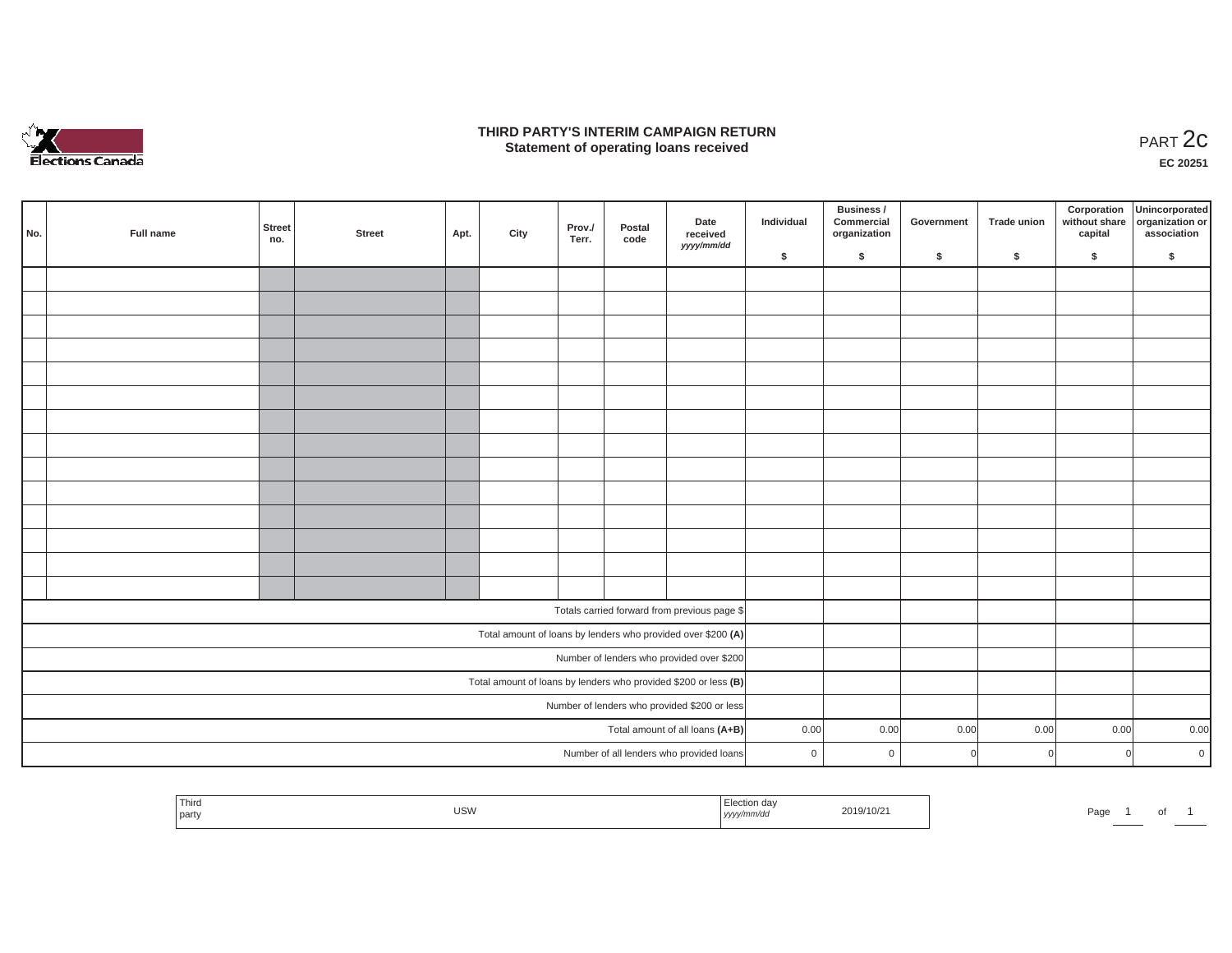

## **THIRD PARTY'S INTERIM CAMPAIGN RETURN SUMMARY STATE SUMMARY OF A SUMMARY OF A SUMMARY OF A SUMMARY OF A SUMMARY OF A SUMMARY OF A SUMMARY OF A SUMMA**<br> **Summary of inflows**

| No.   | Type of contributor / lender                    | <b>Monetary</b><br>contributions<br>(Part 2a)<br>\$ | Non-monetary<br>contributions<br>(Part 2b)<br>\$ | Loans<br>(Part 2c)<br>\$ | <b>Total</b><br>\$ | Number of<br>contributors and<br>lenders |
|-------|-------------------------------------------------|-----------------------------------------------------|--------------------------------------------------|--------------------------|--------------------|------------------------------------------|
| 1.    | Individuals                                     |                                                     |                                                  |                          |                    |                                          |
|       | 2. Businesses / Commercial organizations        |                                                     |                                                  |                          |                    |                                          |
|       | 3. Governments                                  |                                                     |                                                  |                          |                    |                                          |
| 4.    | Trade unions                                    |                                                     |                                                  |                          |                    |                                          |
| 5.    | Corporations without share capital              |                                                     |                                                  |                          |                    |                                          |
|       | 6. Unincorporated organizations or associations |                                                     |                                                  |                          |                    |                                          |
| 7.    | Total (items 1 to 6)                            | 0.00                                                | 0.00                                             | 0.00                     | 0.00               |                                          |
| Total |                                                 |                                                     |                                                  |                          |                    |                                          |
|       | 8. Amount of third party's resources used       |                                                     |                                                  |                          | 736,349.23         |                                          |
|       | 9. Grand total (items $7$ and $8$ )             | 0.00                                                | 0.00                                             | 0.00                     | 736,349.23         |                                          |

| ' Third<br>party | USW | ı dav<br>Election<br>yyyy/mm/da<br>,,,, | 19/10/2<br>201 |
|------------------|-----|-----------------------------------------|----------------|
|                  |     |                                         |                |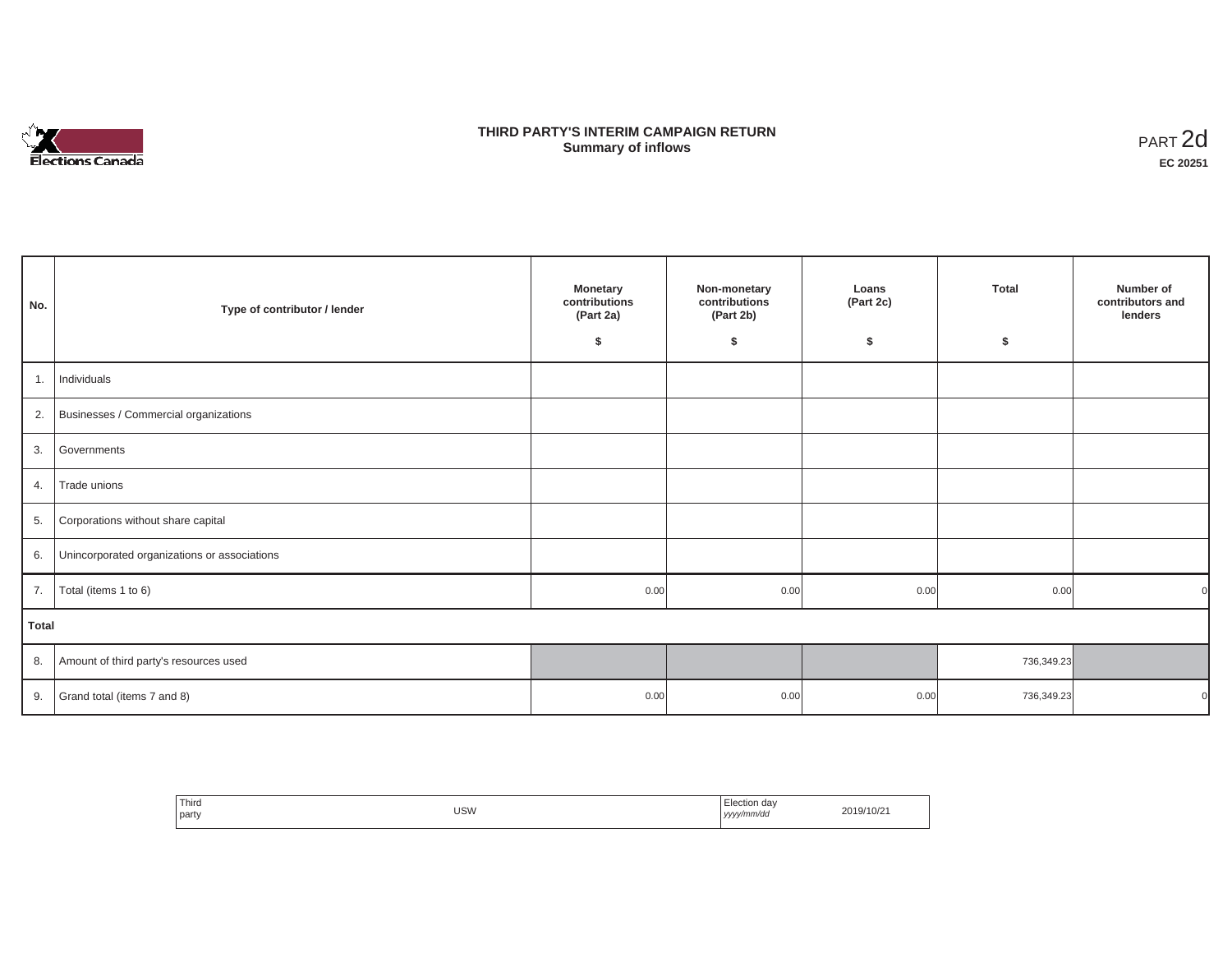

## **THIRD PARTY'S INTERIM CAMPAIGN RETURN Statement of expenses incurred for regulated activities that take place during the pre-election period**  *(Only applicable to a fixed-date general election)*

<code>PART $3$ a</code> **EC 20251**

For a list of expense types, expense categories and expense subcategories, refer to Annex II in the Instructions.

| No.            | Date<br>incurred<br>yyyy/mm/dd | <b>ED Code</b><br>(if applicable) | Supplier            | <b>Expense type</b>  | <b>Expense</b><br>category | <b>Expense</b><br>subcategory | <b>Starting date</b><br>of activity,<br>advertisement<br>or survey<br>yyyy/mm/dd | <b>Ending date</b><br>of activity,<br>advertisement<br>or survey<br>yyyy/mm/dd | Place of activity or<br>advertisement        | <b>Expense amount</b><br>\$ |
|----------------|--------------------------------|-----------------------------------|---------------------|----------------------|----------------------------|-------------------------------|----------------------------------------------------------------------------------|--------------------------------------------------------------------------------|----------------------------------------------|-----------------------------|
|                | 2019/04/04                     |                                   | Mark Vonesch        | Partisan Advertising | Advertising                | Production costs              |                                                                                  |                                                                                |                                              | 1,520.00                    |
| $\overline{2}$ | 2019/09/03                     | 35-036                            | The NOW Group       | Partisan Advertising | Advertising                | Social Media                  | 2019/08/27                                                                       | 2019/09/11                                                                     | Hamilton East-Stoney Crek                    | 565.00                      |
| $\overline{2}$ | 2019/09/03                     | 35-036                            | The NOW Group       | Partisan Advertising | Advertising                | Placement costs               | 2019/08/27                                                                       | 2019/09/11                                                                     | Hamilton East-Stoney Crek                    | 7,769.00                    |
| $\overline{2}$ | 2019/09/03                     | 35-051                            | The NOW Group       | Partisan Advertising | Advertising                | Social media                  | 2019/08/27                                                                       | 2019/09/11                                                                     | London-Fanshawe                              | 565.00                      |
| $\overline{2}$ | 2019/09/03                     | 35-051                            | The NOW Group       | Partisan Advertising | Advertising                | Placement costs               | 2019/08/27                                                                       | 2019/09/11                                                                     | London-Fanshawe                              | 7,666.54                    |
| $\overline{2}$ | 2019/09/03                     |                                   | The NOW Group       | Partisan Advertising | Advertising                | Social Media                  | 2019/08/27                                                                       | 2019/09/11                                                                     | National                                     | 1,130.00                    |
| $\overline{2}$ | 2019/09/03                     |                                   | The NOW Group       | Partisan Advertising | Advertising                | Placement costs               | 2019/08/27                                                                       | 2019/09/11                                                                     | National                                     | 24,883.00                   |
| $\overline{2}$ | 2019/09/03                     |                                   | The NOW Group       | Partisan Advertising | Advertising                | Design and development        |                                                                                  |                                                                                |                                              | 37,290.00                   |
| $\overline{2}$ | 2019/09/03                     |                                   | The NOW Group       | Partisan Advertising | Advertising                | Production costs              |                                                                                  |                                                                                |                                              | 79,908.74                   |
| $\overline{2}$ | 2019/09/03                     |                                   | The NOW Group       | Partisan Advertising | Advertising                | TV                            | 2019/09/02                                                                       | 2019/09/08                                                                     | National                                     | 112,627.10                  |
| $\overline{2}$ | 2019/09/03                     |                                   | The NOW Group       | Partisan Advertising | Advertising                | Radio                         | 2019/08/26                                                                       | 2019/09/08                                                                     | National                                     | 115,209.98                  |
| $\overline{2}$ | 2019/09/03                     |                                   | The NOW Group       | Partisan Advertising | Advertising                | Other-digital media           | 2019/08/26                                                                       | 2019/09/08                                                                     | National                                     | 183,806.24                  |
| $\overline{2}$ | 2019/09/13                     |                                   | The NOW Group       | Partisan Advertising | Advertising                | TV                            | 2019/09/09                                                                       | 2019/09/11                                                                     | National                                     | 56,306.77                   |
| $\overline{2}$ | 2019/09/13                     |                                   | The NOW Group       | Partisan Advertising | Advertising                | Radio                         | 2019/09/09                                                                       | 2019/09/11                                                                     | National                                     | 28,325.81                   |
| $\overline{2}$ | 2019/09/13                     |                                   | The NOW Group       | Partisan Advertising | Advertising                | Other-digital media           | 2019/09/09                                                                       | 2019/09/11                                                                     | National                                     | 78,774.10                   |
| 3              | 2019/08/09                     |                                   | Trilogy Interactive | Partisan Advertising | Advertising                | Website-hosting               | 2019/08/26                                                                       | 2019/09/11                                                                     |                                              | 1.82                        |
|                |                                |                                   |                     |                      |                            |                               |                                                                                  |                                                                                |                                              |                             |
|                |                                |                                   |                     |                      |                            |                               |                                                                                  |                                                                                | Totals carried forward from previous page \$ |                             |
|                |                                |                                   |                     |                      |                            |                               |                                                                                  |                                                                                | Total \$                                     | 736,349.23                  |

| Third<br>…Juu∩ dav<br><b>USW</b><br>2019/10/21<br>.<br>party<br>  yyyy/mm/aa<br>___ | Page |
|-------------------------------------------------------------------------------------|------|
|-------------------------------------------------------------------------------------|------|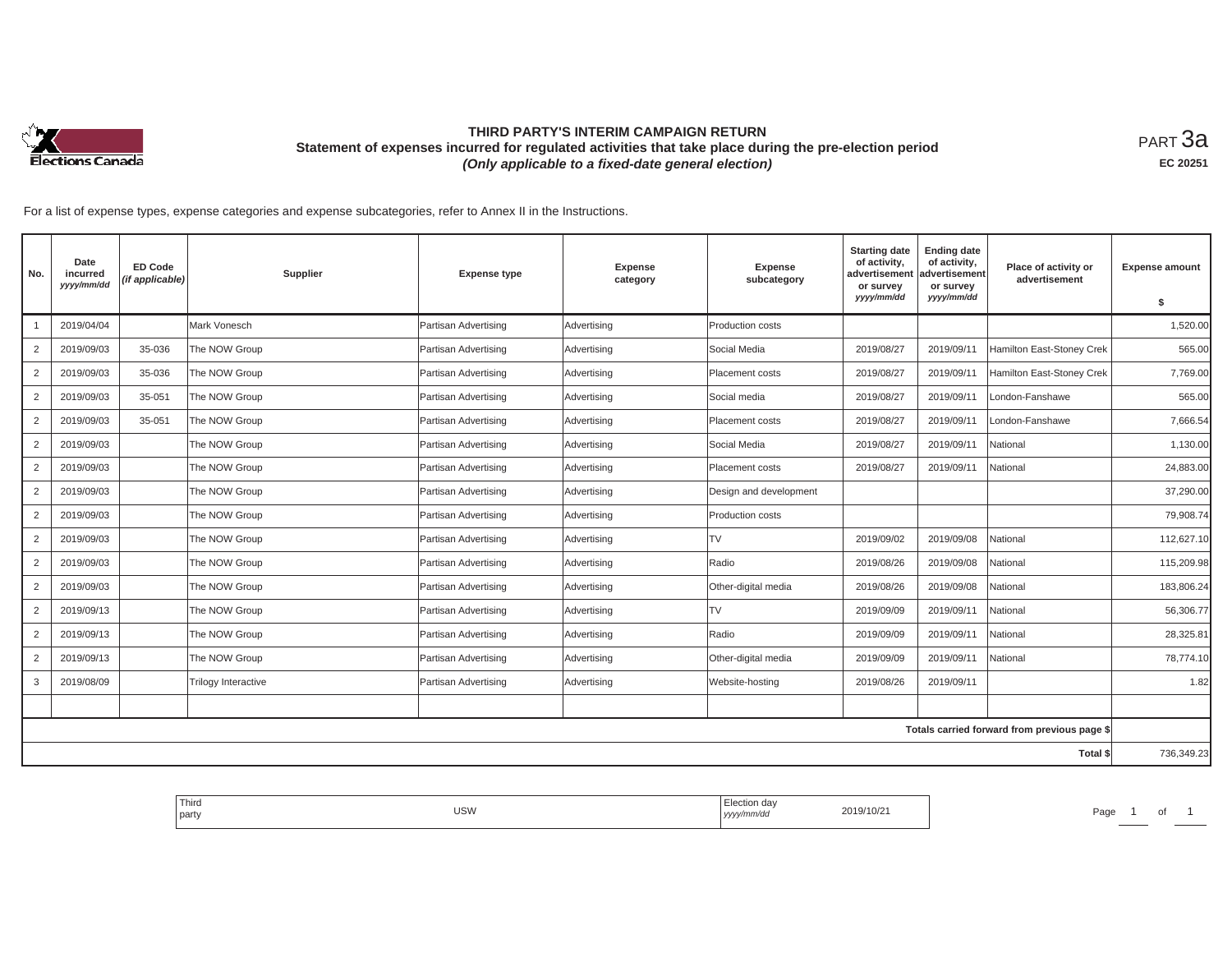

# **THIRD PARTY'S INTERIM CAMPAIGN RETURN Statement of expenses incurred for regulated activities that take place during the election period**<br>PART  $3b$

**EC 20251**

For a list of expense types, expense categories and expense subcategories, refer to Annex II in the Instructions.

| No.      | Date<br>incurred<br>yyyy/mm/dd | ED Code<br>(if applicable) | Supplier | <b>Expense type</b> | Expense<br>category | Expense<br>subcategory | Starting date<br>of activity,<br>advertisement<br>or survey<br>yyyy/mm/dd | Ending date<br>of activity,<br>advertisement<br>or survey<br>yyyy/mm/dd | Place of activity or<br>advertisement        | Expense amount<br>\$ |
|----------|--------------------------------|----------------------------|----------|---------------------|---------------------|------------------------|---------------------------------------------------------------------------|-------------------------------------------------------------------------|----------------------------------------------|----------------------|
|          |                                |                            |          |                     |                     |                        |                                                                           |                                                                         |                                              |                      |
|          |                                |                            |          |                     |                     |                        |                                                                           |                                                                         |                                              |                      |
|          |                                |                            |          |                     |                     |                        |                                                                           |                                                                         |                                              |                      |
|          |                                |                            |          |                     |                     |                        |                                                                           |                                                                         |                                              |                      |
|          |                                |                            |          |                     |                     |                        |                                                                           |                                                                         |                                              |                      |
|          |                                |                            |          |                     |                     |                        |                                                                           |                                                                         |                                              |                      |
|          |                                |                            |          |                     |                     |                        |                                                                           |                                                                         |                                              |                      |
|          |                                |                            |          |                     |                     |                        |                                                                           |                                                                         |                                              |                      |
|          |                                |                            |          |                     |                     |                        |                                                                           |                                                                         |                                              |                      |
|          |                                |                            |          |                     |                     |                        |                                                                           |                                                                         |                                              |                      |
|          |                                |                            |          |                     |                     |                        |                                                                           |                                                                         |                                              |                      |
|          |                                |                            |          |                     |                     |                        |                                                                           |                                                                         |                                              |                      |
|          |                                |                            |          |                     |                     |                        |                                                                           |                                                                         |                                              |                      |
|          |                                |                            |          |                     |                     |                        |                                                                           |                                                                         |                                              |                      |
|          |                                |                            |          |                     |                     |                        |                                                                           |                                                                         |                                              |                      |
|          |                                |                            |          |                     |                     |                        |                                                                           |                                                                         |                                              |                      |
|          |                                |                            |          |                     |                     |                        |                                                                           |                                                                         |                                              |                      |
|          |                                |                            |          |                     |                     |                        |                                                                           |                                                                         | Totals carried forward from previous page \$ |                      |
| Total \$ |                                |                            |          |                     |                     |                        |                                                                           |                                                                         |                                              |                      |

| Third<br>party | USW | Election day<br>yyyy/mm/dd | 2019/10/21 | Page |  |
|----------------|-----|----------------------------|------------|------|--|
|                |     |                            |            |      |  |